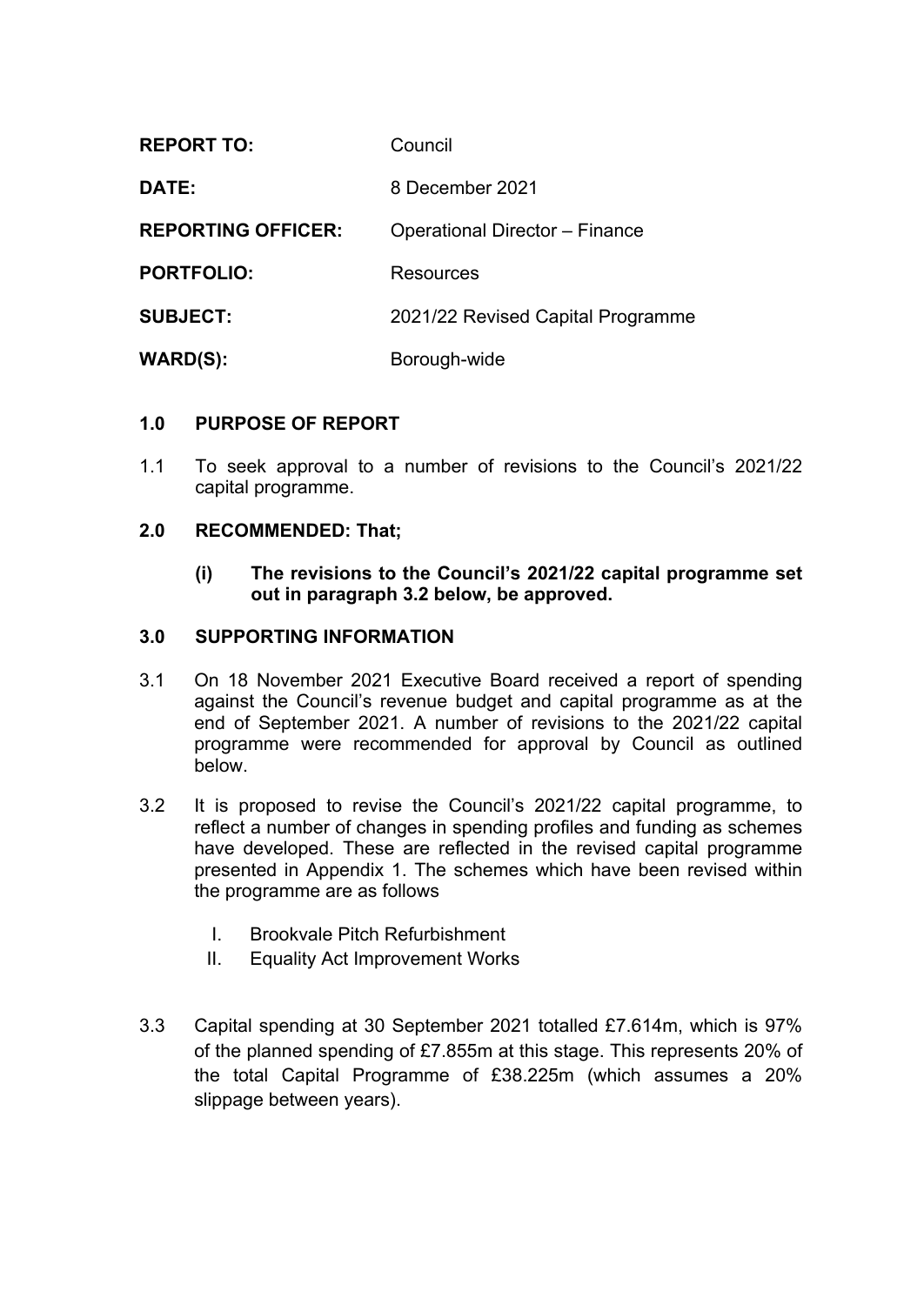### **4.0 POLICY AND OTHER IMPLICATIONS**

4.1 None.

### **5.0 IMPLICATIONS FOR THE COUNCIL'S PRIORITIES**

5.1 There are no direct implications; however, the capital programme supports the delivery and achievement of all the Council's priorities.

#### **6.0 RISK ANALYSIS**

- 6.1 There are a number of financial risks within the capital programme. However, the Council has internal controls and processes in place to ensure that spending remains in line with budget.
- 6.2 In preparing the 2021/22 budget and capital programme, a register of significant financial risks was prepared which has been updated as at 30 September 2021.

#### **7.0 EQUALITY AND DIVERSITY ISSUES**

7.1 None.

### **8.0 LIST OF BACKGROUND PAPERS UNDER SECTION 100D OF THE LOCAL GOVERNMENT ACT 1072**

8.1 There are no background papers under the meaning of the Act.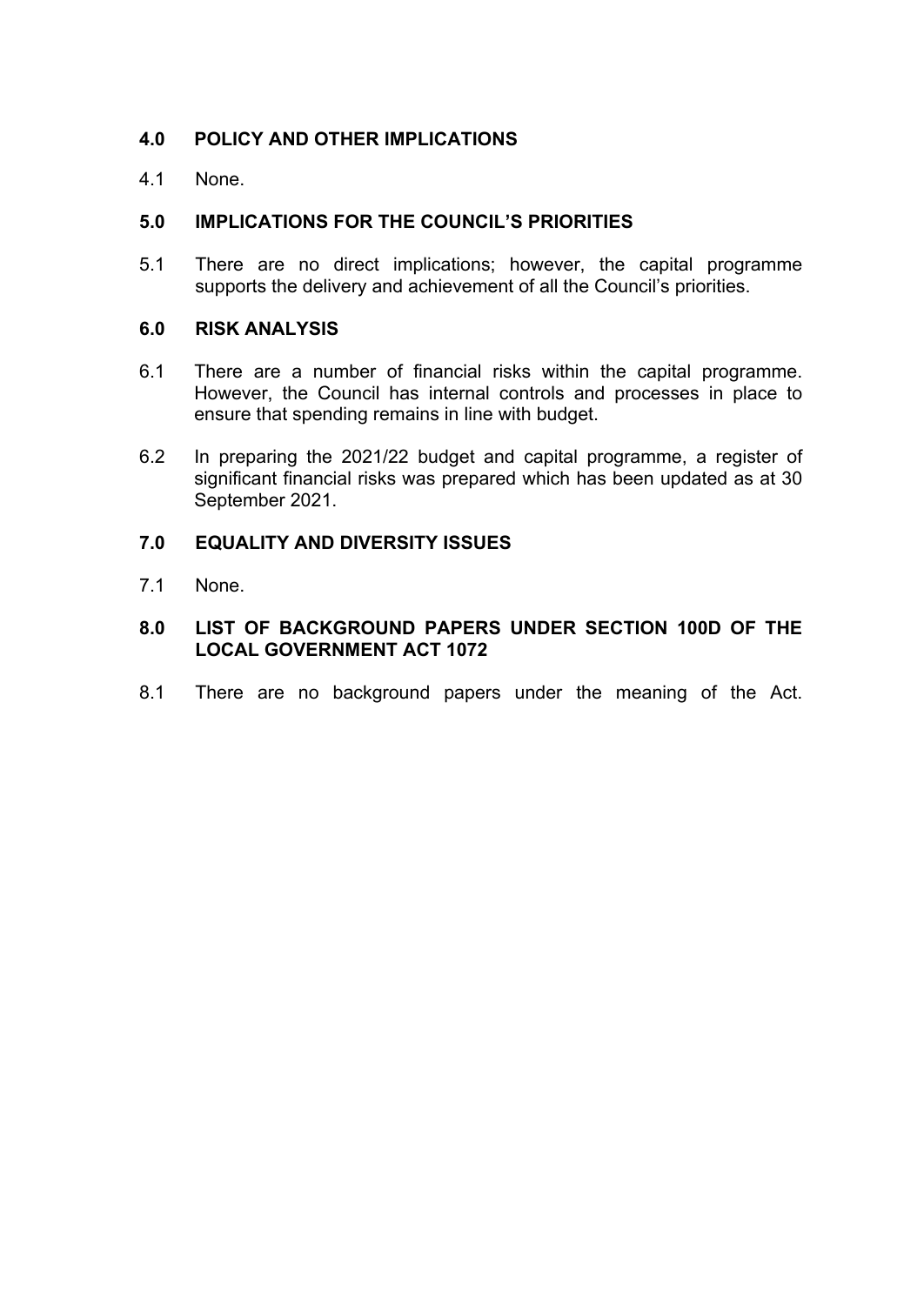# **Capital Programme as at 30 September 2021**

| Directorate/Department               | 2021/22<br>Capital<br><b>Allocation</b> | to Date  | <b>Actual</b><br>Allocation Spend to 30<br>September<br>2021 | <b>Total</b><br><b>Allocation</b><br>Remaining | 2022/23<br>Capital<br><b>Allocation</b> | 2023/24<br>Capital<br><b>Allocation</b> |
|--------------------------------------|-----------------------------------------|----------|--------------------------------------------------------------|------------------------------------------------|-----------------------------------------|-----------------------------------------|
|                                      | £'000                                   | £'000    | £'000                                                        | £'000                                          | £'000                                   | £'000                                   |
| <b>PEOPLE DIRECTORATE</b>            |                                         |          |                                                              |                                                |                                         |                                         |
| Asset Management Data                | 25                                      | 9        | 4                                                            | 21                                             | 0                                       | 0                                       |
| <b>Capital Repairs</b>               | 1,111                                   | 800      | 764                                                          | 347                                            | 0                                       | 0                                       |
| Asbestos Management                  | 12                                      | 10       | 9                                                            | 3                                              | 0                                       | 0                                       |
| <b>Schools Access Initiative</b>     | 50                                      | 20       | 9                                                            | 41                                             | 0                                       | 0                                       |
| <b>Basic Needs Projects</b>          | 606                                     | 0        | $\Omega$                                                     | 606                                            | 0                                       | 0                                       |
| <b>Fairfield Primary School</b>      | 6                                       | $\Omega$ | $\Omega$                                                     | 6                                              | 0                                       | 0                                       |
| Kitchen Gas Safety                   | 0                                       | 26       | 34                                                           | $-34$                                          | 0                                       | 0                                       |
| <b>Small Capital Works</b>           |                                         | 30       | 18                                                           | $-11$                                          | 0                                       | 0                                       |
| <b>SEND allocation</b>               | 77                                      | 7        | 35                                                           | 42                                             | 0                                       | 0                                       |
| <b>Healthy Pupil Capital Fund</b>    | 753                                     | $\Omega$ | $\Omega$                                                     | 753                                            | 0                                       | 0                                       |
| Chesnut Lodge                        | 986                                     | 4        | 3                                                            | 983                                            | 0                                       | 0                                       |
| Ashley at The Heath                  | 0                                       | 8        | 10                                                           | $-10$                                          | 0                                       | 0                                       |
| Woodside KS2 Resource Base           | 4                                       | 2        | 2                                                            | 2                                              | $\Omega$                                | $\mathbf 0$                             |
| <b>Grants - Disabled Facilities</b>  | 650                                     | 300      | 204                                                          | 446                                            | 600                                     | 600                                     |
| <b>Stair Lifts</b>                   | 250                                     | 125      | 94                                                           | 156                                            | 270                                     | 270                                     |
| <b>Joint Funding RSL Adaptations</b> | 200                                     | 100      | 56                                                           | 144                                            | 270                                     | 270                                     |
| Millbrow Care Home                   | 1,450                                   | 10       | 7                                                            | 1,443                                          | 0                                       | 0                                       |
| Madeline McKenna                     | 100                                     | 20       | 11                                                           | 89                                             | 0                                       | $\overline{0}$                          |
| <b>St Lukes</b>                      | 240                                     | 10       | 3                                                            | 237                                            | 0                                       | 0                                       |
| <b>St Patricks</b>                   | 50                                      | 20       | 11                                                           | 39                                             | 0                                       | 0                                       |
| <b>Orchard House</b>                 | 30                                      | 32       | 32                                                           | $-2$                                           | $\Omega$                                | 0                                       |
| <b>TOTAL PEOPLE DIRECTORATE</b>      | 6,607                                   | 1,533    | 1,306                                                        | 5,301                                          | 1,140                                   | 1,140                                   |

#### **APPENDIX 1**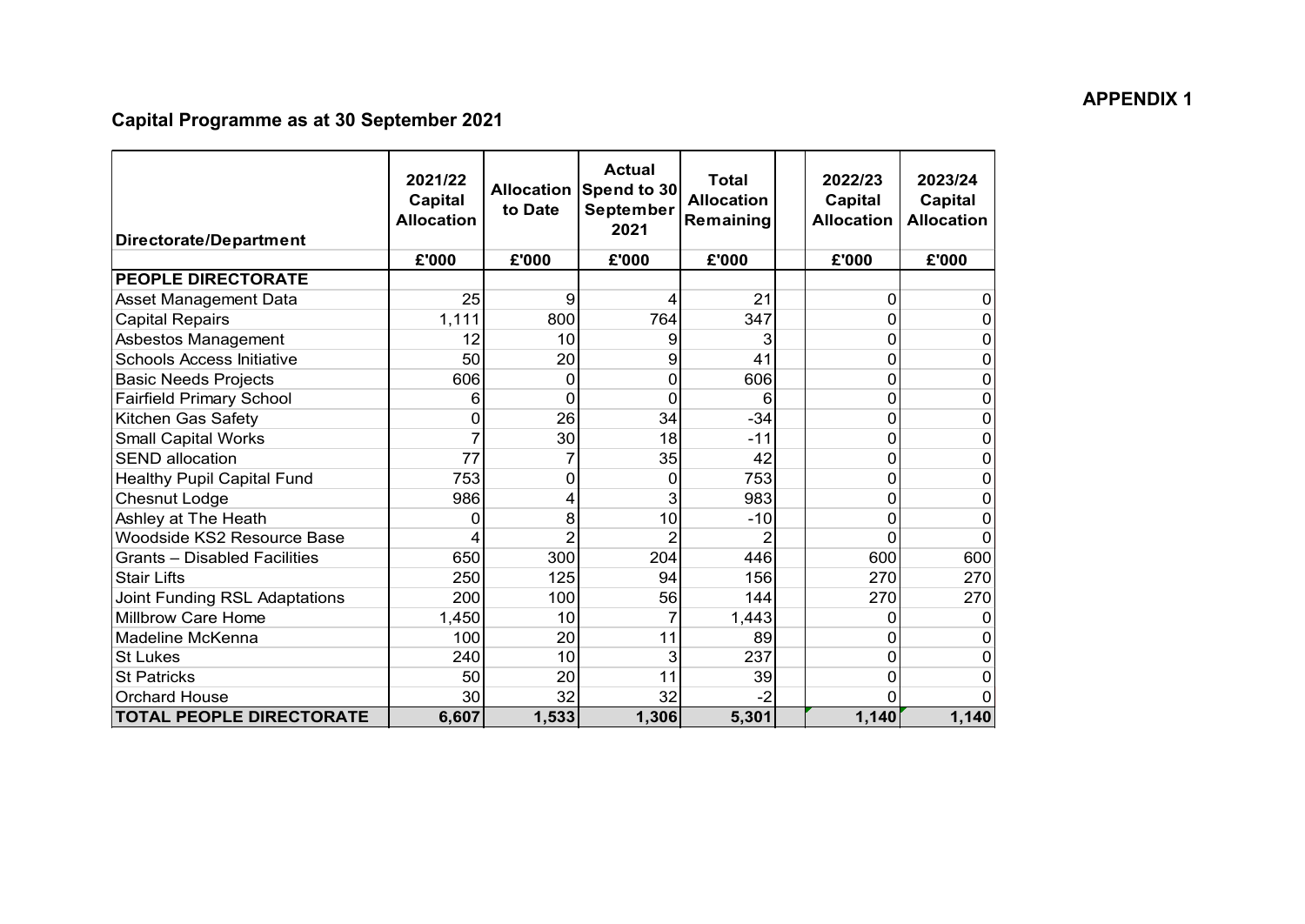## **Capital Programme as at 30 September 2021…continued**

| Directorate/Department                                             | 2021/22<br>Capital<br><b>Allocation</b> | <b>Allocation</b><br>to Date | <b>Actual</b><br>Spend to 30<br><b>June 2021</b> | <b>Total</b><br><b>Allocation</b><br>Remaining | 2022/23<br>Capital<br><b>Allocation</b> | 2023/24<br>Capital<br><b>Allocation</b> |
|--------------------------------------------------------------------|-----------------------------------------|------------------------------|--------------------------------------------------|------------------------------------------------|-----------------------------------------|-----------------------------------------|
|                                                                    | £'000                                   | £'000                        | £'000                                            | £'000                                          | £'000                                   | £'000                                   |
| <b>ENTERPRISE, COMMUNITY &amp;</b><br><b>RESOURCES DIRECTORATE</b> |                                         |                              |                                                  |                                                |                                         |                                         |
| <b>Stadium Minor Works</b>                                         | 30                                      | 20                           | 19                                               | 11                                             | 30                                      | 30                                      |
| <b>Stadium Decarbonisation Scheme</b>                              | 1,200                                   | 150                          | 154                                              | 1,046                                          | 0                                       |                                         |
| Children's Playground Equipment                                    | 65                                      | 12                           | 12                                               | 53                                             | 65                                      | 65                                      |
| <b>Landfill Tax Credit Schemes</b>                                 | 340                                     | 0                            | $\Omega$                                         | 340                                            | 340                                     | 340                                     |
| <b>Upton Improvements</b>                                          | 13                                      | 0                            | 0                                                | 13                                             | 0                                       | 0                                       |
| <b>Crow Wood Park</b>                                              | 50                                      |                              |                                                  | 49                                             | 5                                       | O                                       |
| <b>Peelhouse Lane Cemetery</b>                                     | 20                                      | 3                            | 4                                                | 16                                             | 0                                       | $\Omega$                                |
| <b>Runcorn Town Park</b>                                           | 280                                     | 10                           | 9                                                | 271                                            | 300                                     | 300                                     |
| Open Spaces Schemes                                                | 650                                     | 155                          | 154                                              | 496                                            | 600                                     | 600                                     |
| <b>Litter Bins</b>                                                 | 20                                      | 0                            | 0                                                | 20                                             | 20                                      | 20                                      |
| <b>Brookvale Pitch Refurbishment</b>                               | 577                                     | 0                            | 0                                                | 577                                            |                                         |                                         |
| <b>Halton Leisure Centre</b>                                       | 10,897                                  | 40                           | 38                                               | 10,859                                         | 8,000                                   | 0                                       |
| <b>Widnes Cremator</b>                                             | 200                                     | 0                            | 0                                                | 200                                            | ∩                                       | 0                                       |
| <b>IT Rolling Programme</b>                                        | 700                                     | 221                          | 221                                              | 479                                            | 700                                     | 700                                     |
| <b>Covid IT Capital Costs</b>                                      | $\Omega$                                | 0                            | 46                                               | $-46$                                          | ∩                                       |                                         |
| 3MG                                                                | 199                                     | 16                           | 16                                               | 183                                            | 0                                       | 0                                       |
| Murdishaw redevelopment                                            | 38                                      | 0                            | $\Omega$                                         | 38                                             | 0                                       | 0                                       |
| <b>Equality Act Improvement Works</b>                              | 250                                     | 76                           | 76                                               | 174                                            | 300                                     | 300                                     |
| <b>Widnes Market Refurbishment</b>                                 | 44                                      | 30                           | 30                                               | 14                                             | 0                                       |                                         |
| <b>Broseley House</b>                                              | 389                                     |                              |                                                  | 382                                            | 15                                      | 0                                       |
| <b>Solar Farm Extension</b>                                        | 146                                     | 123                          | 123                                              | 23                                             | 0                                       | 0                                       |
| Foundary Lane Residential Area                                     | 1,682                                   | 51                           | 51                                               | 1,631                                          | 0                                       | 0                                       |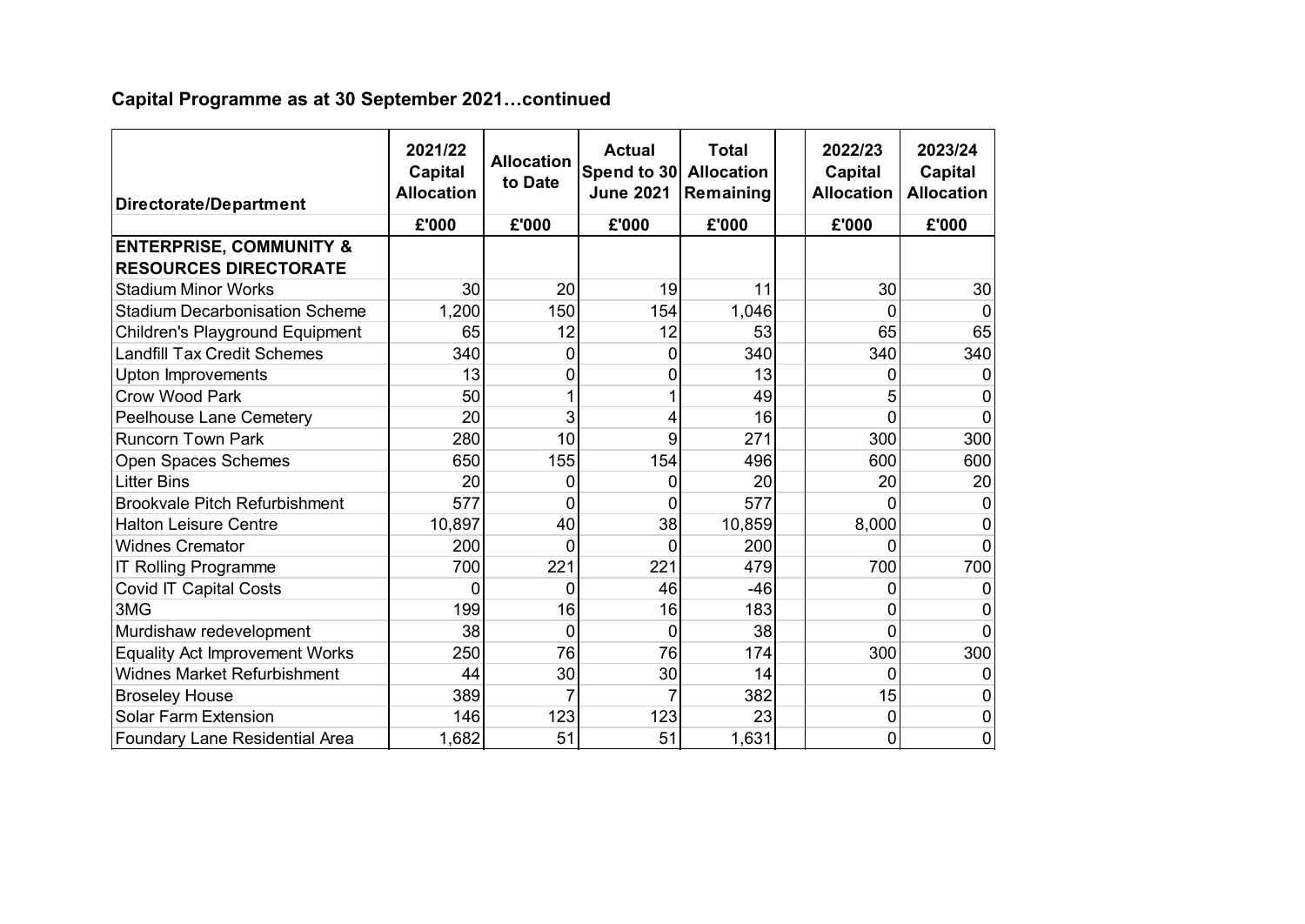## **Capital Programme as at 30 September 2021…continued**

| Directorate/Department               | 2021/22<br>Capital<br><b>Allocation</b> | <b>Allocation</b><br>to Date | <b>Actual</b><br>Spend to 30<br><b>June 2021</b> | <b>Total</b><br><b>Allocation</b><br>Remaining | 2022/23<br>Capital<br><b>Allocation</b> | 2023/24<br>Capital<br><b>Allocation</b> |
|--------------------------------------|-----------------------------------------|------------------------------|--------------------------------------------------|------------------------------------------------|-----------------------------------------|-----------------------------------------|
|                                      | £'000                                   | £'000                        | £'000                                            | £'000                                          | £'000                                   | £'000                                   |
| Kingsway Learning Centre Improved    |                                         |                              |                                                  |                                                |                                         |                                         |
| Facilities                           | 37                                      | 0                            | 0                                                | 37                                             | 0                                       | 0                                       |
| Kingsway Learning Centre Equipmen    |                                         | 8                            | 8                                                | $\Omega$                                       | $\Omega$                                | 0                                       |
| <b>Halton Lea TCF</b>                | 1,062                                   | 182                          | 182                                              | 880                                            | $\Omega$                                | $\Omega$                                |
| <b>Property Improvements</b>         | 200                                     | 3                            | 3                                                | 197                                            | 200                                     | 200                                     |
| <b>Astmoor Regeneration</b>          | 110                                     | 82                           | 22                                               | 88                                             | $\Omega$                                | 0                                       |
| <b>Runcorn Town Centre Fund</b>      | 1,050                                   | $\Omega$                     | $\Omega$                                         | 1,050                                          | 0                                       | 0                                       |
| Bridge and Highway Maintenance       | 4,910                                   | 1,167                        | 1,167                                            | 3,743                                          | $\mathbf 0$                             | $\Omega$                                |
| <b>Integrated Transport</b>          | 3,119                                   | 164                          | 164                                              | 2,955                                          | $\Omega$                                | $\Omega$                                |
| Street Lighting - Structural         |                                         |                              |                                                  |                                                |                                         |                                         |
| Maintenance                          | 710                                     | 26                           | 26                                               | 684                                            | 200                                     | 200                                     |
| Street Lighting - Upgrades           | 2,745                                   | 14                           | 14                                               | 2,731                                          | 0                                       | 0                                       |
| <b>Widnes Loops</b>                  | 2,792                                   | 100                          | 100                                              | 2,692                                          | $\mathbf 0$                             | 0                                       |
| SUD Green Cycle / Walk Corridors     | 282                                     | 5                            | 5                                                | 277                                            | $\mathbf{0}$                            | $\Omega$                                |
| Windmill Hill flood Risk Management  |                                         |                              |                                                  |                                                |                                         |                                         |
| Scheme                               | 212                                     | 139                          | 139                                              | 73                                             | $\Omega$                                |                                         |
| <b>Risk Management</b>               | 404                                     |                              |                                                  | 403                                            | 120                                     | 120                                     |
| <b>Fleet Replacements</b>            | 3,817                                   | 129                          | 129                                              | 3,688                                          | 2,590                                   | 1,207                                   |
| Silver Jubilee Bridge - Major        |                                         |                              |                                                  |                                                |                                         |                                         |
| Maintenance Scheme                   | 320                                     | 0                            | 0                                                | 320                                            | 0                                       | 0                                       |
| Silver Jubilee Bridge - Decoupling / |                                         |                              |                                                  |                                                |                                         |                                         |
| <b>Runcorn Station Quarter</b>       | 1,114                                   | 3,264                        | 3,264                                            | $-2,150$                                       | 0                                       | 0                                       |
| Silver Jubilee Bridge - Lighting     | 493                                     | 123                          | 123                                              | 370                                            | $\overline{0}$                          | $\Omega$                                |
| <b>TOTAL ENTERPRISE,</b>             |                                         |                              |                                                  |                                                |                                         |                                         |
| <b>COMMUNITY &amp; RESOURCES</b>     |                                         |                              |                                                  |                                                |                                         |                                         |
| <b>DIRECTORATE</b>                   | 41,175                                  | 6,322                        | 6,308                                            | 34,867                                         | 13,485                                  | 4,082                                   |